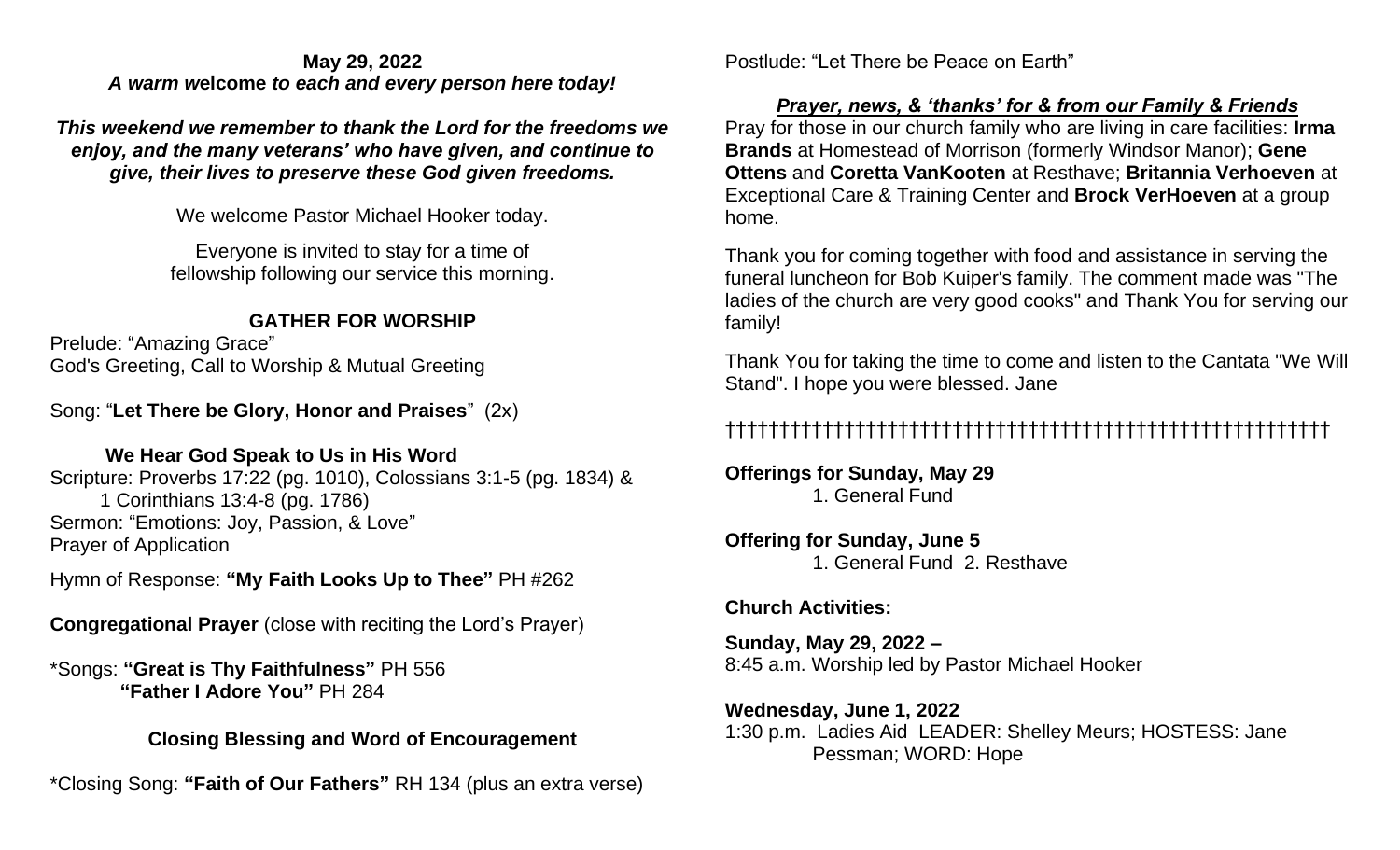**Sunday, June 5, 2022** 8:45 a.m. Worship

#### **ANNOUNCEMENTS**

Morrison Community Vacation Bible School will be held the week of June 20 this year for kids age 4 to entering  $8<sup>th</sup>$  grade. Pre-registration is due by June 1 to guarantee a T-shirt in the size and class color. Registration forms are available in our church office. If you have neighbor kids who may be interested drop in and get a form.

Spring Valley Reformed Church welcomes **Sacred Call Ministries** to our outdoor stage on Memorial Day, Monday May 30th @ 6PM. Please join us in the valley for an evening of music and ministry. A free will offering will be taken. In the event of inclement weather, the concert will be moved indoors. We are back to our traditional meal. BBQ, Hot Dogs, Potato Salad, Baked Beans and of course Deserts. Food will be served from 4:30PM until the concert starts at 6:00PM. The cost of the meal will be a donation. **Sacred Call** is a Southern Gospel Quartet based out of Fort Gibson, Oklahoma. Although the current iteration of singers is new, the individual and collective experience of its members is extensive.

The Morrison American Legion will have a ribbon cutting ceremony & grand reopening at noon on Monday, May 30<sup>th</sup> following the Memorial Day parade and events at Grove Hill Cemetery. A flyer is posted in the narthex.

Sunday, June 5, **The Craguns** will be at the Spring Valley outdoor stage at 6:00 pm.

#### **DISCIPLE: ONE WHO IS FOLLOWING JESUS, IS BEING TRANSFORMED BY JESUS, AND IS COMMITTED TO THE MISSION OF JESUS**

**300 West South St., Morrison, IL 61270 https: [www.morrisoncrc.org](http://www.morrisoncrc.org/) morrisoncrc@gmail.com**

**Church office: 815-772-4657**

**Pastor Kevin Verhoeven bethelrevkev@gmail.com 231-730-2977 (cell)**

**Secretary's hours: Tuesday-Friday 9 a.m. -- 11:00 a.m. \*Please turn in all bulletin information by noon on Thursday\***

**Contact person for any prayer requests you'd like passed on is: Cindy Hoogheem (563-613-1125).**

#### **Need to talk with someone? Contact the Elder or Deacon listed for your 'Care Group' (Posted on the Bulletin Board)**

| Elder:                 | Group | Deacon                          |
|------------------------|-------|---------------------------------|
| Arnie Vegter - Vicar   | A     | Bernita Schaver - Treasurer     |
| Alan Meurs - President | R     | <b>Irv</b> Prins                |
| Cindy Hoogheem - Clerk | C.    | Joanne Musser - Ass't Treasurer |